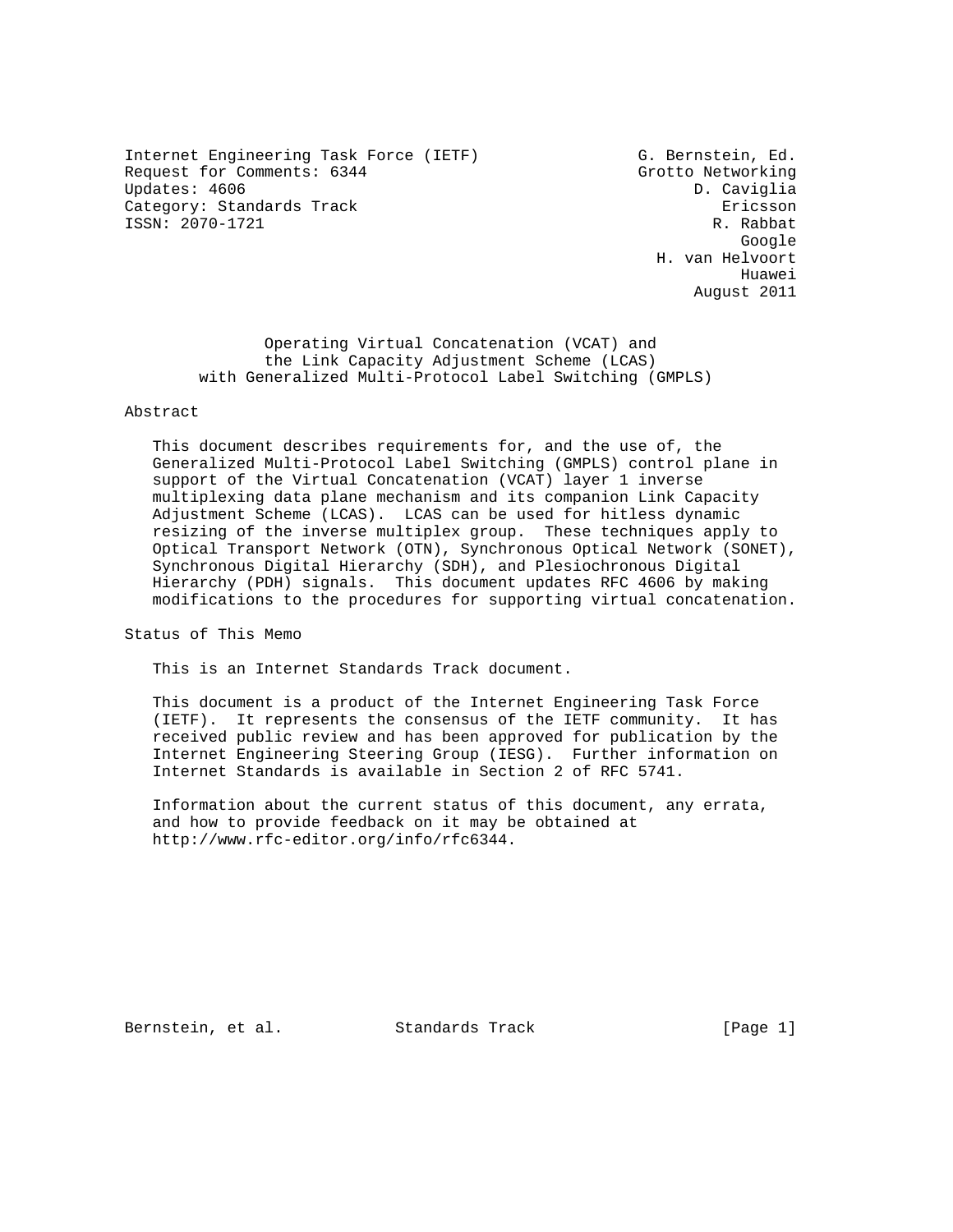## Copyright Notice

 Copyright (c) 2011 IETF Trust and the persons identified as the document authors. All rights reserved.

 This document is subject to BCP 78 and the IETF Trust's Legal Provisions Relating to IETF Documents

 (http://trustee.ietf.org/license-info) in effect on the date of publication of this document. Please review these documents carefully, as they describe your rights and restrictions with respect to this document. Code Components extracted from this document must include Simplified BSD License text as described in Section 4.e of the Trust Legal Provisions and are provided without warranty as described in the Simplified BSD License.

Bernstein, et al. Standards Track [Page 2]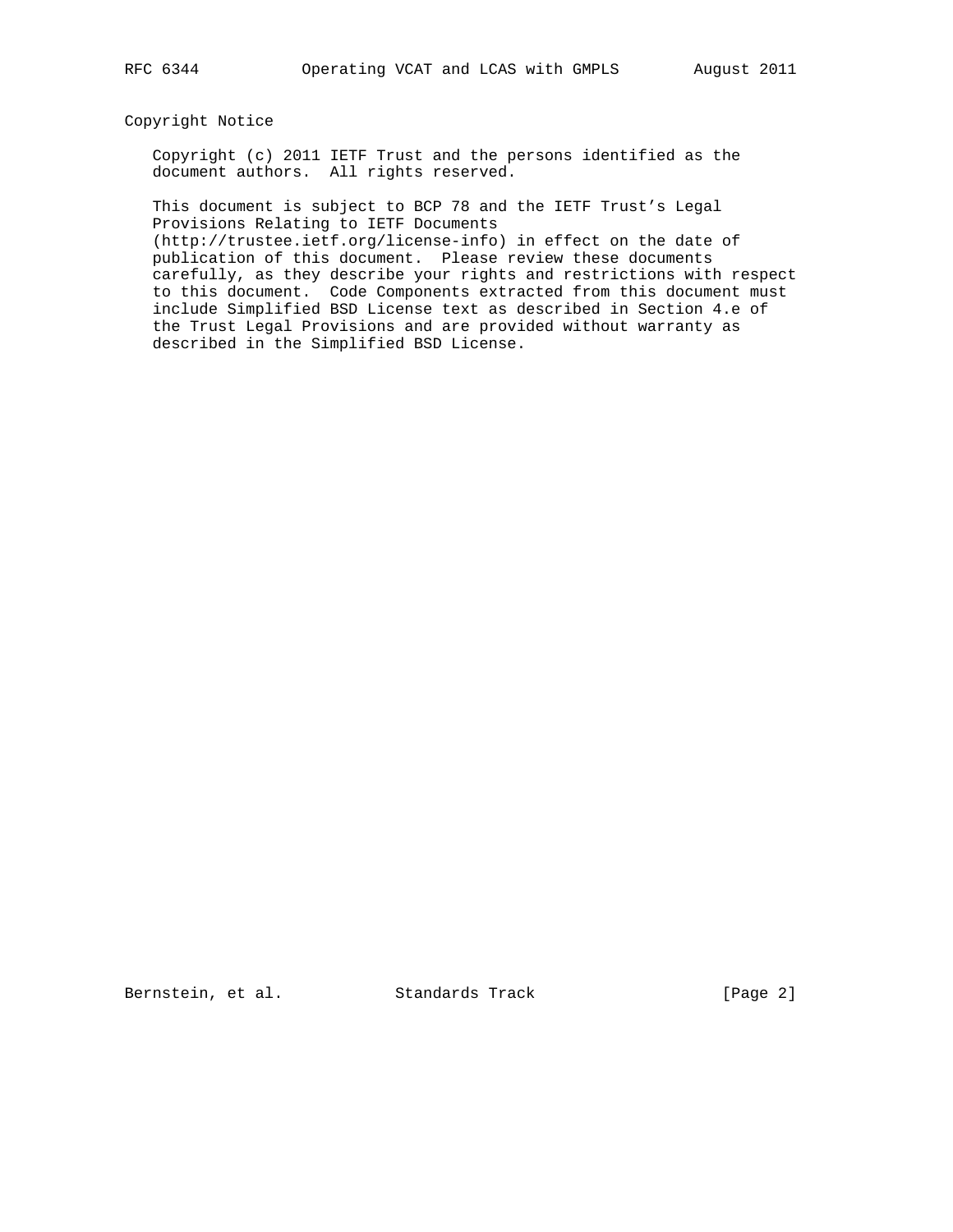# Table of Contents

|  | 1.1. Conventions Used in This Document 4                    |
|--|-------------------------------------------------------------|
|  | 2. VCAT/LCAS Scenarios and Specific Requirements 4          |
|  | 2.1. VCAT/LCAS Interface Capabilities 4                     |
|  | 2.2. Member Signal Configuration Scenarios 5                |
|  |                                                             |
|  |                                                             |
|  | 3. VCAT Data and Control Plane Concepts 7                   |
|  | 4. VCGs Composed of a Single Member Set (One LSP)  8        |
|  |                                                             |
|  |                                                             |
|  | 4.3. Procedure for VCG Reduction by Removing a Member  9    |
|  | 4.4. Removing Multiple VCG Members in One Shot 10           |
|  |                                                             |
|  | 5. VCGs Composed of Multiple Member Sets (Multiple LSPs) 10 |
|  | 5.1. Signaled VCG Service Layer Information 11              |
|  | 5.2. CALL ATTRIBUTES Object VCAT TLV 12                     |
|  | 5.3. Procedures for Multiple Member Sets 14                 |
|  | 5.3.1. Setting Up a New VCAT Call and VCG Simultaneously 14 |
|  | 5.3.2. Setting Up a VCAT Call and LSPs without a VCG 14     |
|  | 5.3.3. Associating an Existing VCAT Call with a New VCG 15  |
|  | 5.3.4. Removing the Association between a Call and VCG 15   |
|  | 5.3.5. VCG Bandwidth Modification 15                        |
|  |                                                             |
|  |                                                             |
|  |                                                             |
|  | 7.2. RSVP Error Codes and Error Values 17                   |
|  | 7.3. VCAT Elementary Signal Registry 18                     |
|  |                                                             |
|  |                                                             |
|  |                                                             |
|  |                                                             |
|  |                                                             |
|  |                                                             |
|  |                                                             |

## 1. Introduction

 The Generalized Multi-Protocol Label Switching (GMPLS) suite of protocols allows for the automated control of different switching technologies, including the Synchronous Optical Network (SONET), Synchronous Digital Hierarchy (SDH), Optical Transport Network (OTN), and Plesiochronous Digital Hierarchy (PDH). This document updates the procedures described in [RFC4606] to allow supporting additional

Bernstein, et al. Standards Track [Page 3]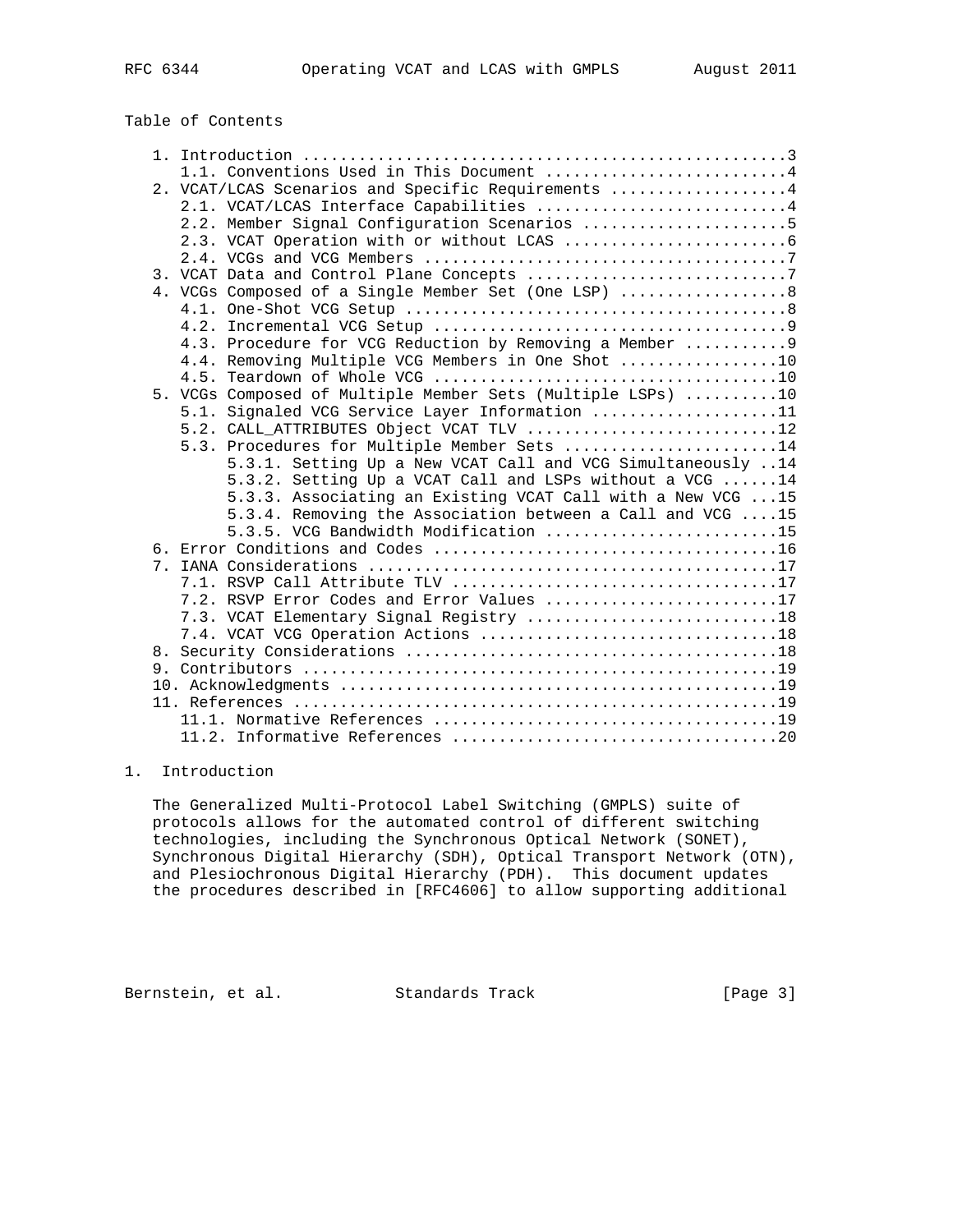applications of the Virtual Concatenation (VCAT) layer 1 inverse multiplexing mechanism that has been standardized for SONET, SDH, OTN, and PDH [ANSI-T1.105] [ITU-T-G.707] [ITU-T-G.709] [ITU-T-G.7043] technologies, along with its companion Link Capacity Adjustment Scheme (LCAS) [ITU-T-G.7042].

 VCAT is a time-division multiplexing (TDM)-oriented byte striping inverse multiplexing method that works with a wide range of existing and emerging TDM framed signals, including very-high-bit-rate OTN and SDH/SONET signals. VCAT enables the selection of an optimal signal server bandwidth (size) utilizing a group of server signals and provides for efficient use of bandwidth in a mesh network. When combined with LCAS, hitless dynamic resizing of bandwidth and fast graceful degradation in the presence of network faults can be supported. To take full advantage of VCAT/LCAS functionality, additional extensions to GMPLS signaling are needed that enable the setup of diversely routed signals that are members of the same VCAT group. Note that the scope of this document is limited to scenarios where all member signals of a VCAT group are controlled using mechanisms defined in this document and related RFCs. Scenarios where a subset of member signals are controlled by a management plane or a proprietary control plane are outside the scope of this document.

1.1. Conventions Used in This Document

 The key words "MUST", "MUST NOT", "REQUIRED", "SHALL", "SHALL NOT", "SHOULD", "SHOULD NOT", "RECOMMENDED", "MAY", and "OPTIONAL" in this document are to be interpreted as described in RFC 2119 [RFC2119].

2. VCAT/LCAS Scenarios and Specific Requirements

 There are a number of specific requirements for the support of VCAT/LCAS in GMPLS that can be derived from the carriers' applications for the use of VCAT/LCAS. These are set out in the following section.

2.1. VCAT/LCAS Interface Capabilities

 In general, a label switched router (LSR) can be an ingress/egress of one or more VCAT groups. VCAT and LCAS are data plane interface capabilities. An LSR may have, for example, VCAT-capable interfaces that are not LCAS-capable. It may at the same time have interfaces that are neither VCAT-capable nor LCAS-capable.

Bernstein, et al. Standards Track [Page 4]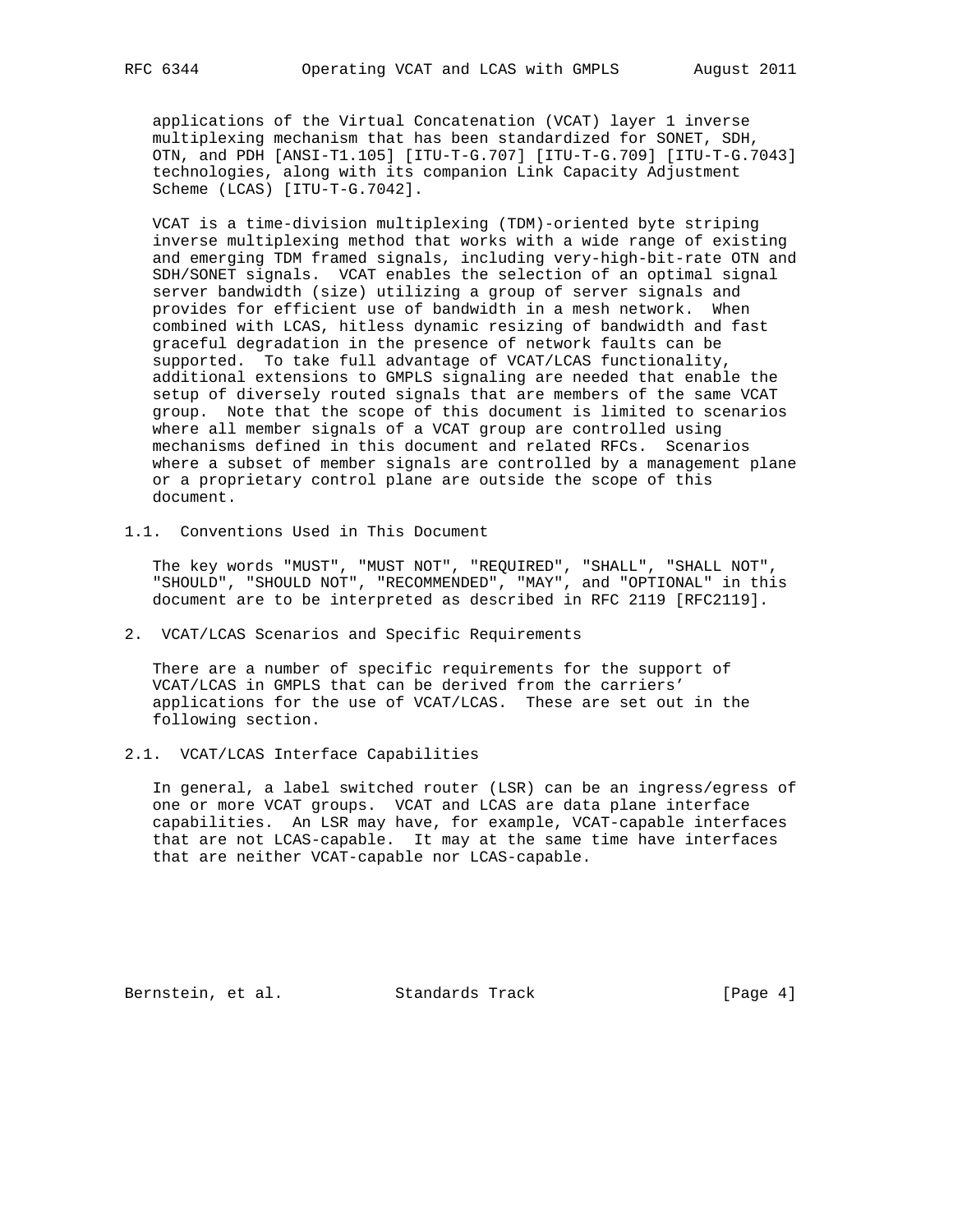## 2.2. Member Signal Configuration Scenarios

 We list in this section the different scenarios. Here we use the [ITU-T-G.707] term "VCG" to refer to the VCAT group and the terminology "set" and "subset" to refer to the subdivision of the group and the individual VCAT group member signals. As noted above, the scope of these scenarios is limited to scenarios where all member signals are controlled using mechanisms defined in this document.

 The scenarios listed here are dependent on the terms "co-routed" and "diversely routed". In the context of this document, "co-routed" refers to a set of VCAT signals that all traverse the same sequence of switching nodes. Furthermore, a co-routed set of signals between any pair of adjacent nodes utilizes a set of links that have similar delay characteristics. Thus, "diversely routed" means a set of signals that are not classed as "co-routed".

- Fixed, co-routed: A fixed-bandwidth VCG, transported over a co-routed set of member signals. This is the case where the intended bandwidth of the VCG does not change and all member signals follow the same route to minimize differential delay. The application here is the capability to allocate an amount of bandwidth close to that required at the client layer.
- Fixed, diversely routed: A fixed-bandwidth VCG, transported over at least two diversely routed subsets of member signals. In this case, the subsets are link-disjoint over at least one link of the route. The application here is more efficient use of network resources, e.g., no unique route has the required bandwidth.
- Fixed, member sharing: A fixed-bandwidth VCG, transported over a set of member signals that are allocated from a common pool of available member signals without requiring member connection teardown and setup. This document only covers the case where this pool of "potential" member signals has been established via mechanisms defined in this document. Member signals need not be co-routed or be guaranteed to be diversely routed. Note that by the nature of VCAT, a member signal can only belong to one VCG at a time. To be used in a different VCG, a signal must first be removed from any VCG to which it may belong.
- Dynamic, co-routed: A dynamic VCG (bandwidth can be increased or decreased via the addition or removal of member signals), transported over a co-routed set of members. The application here is dynamic resizing and resilience of bandwidth.

Bernstein, et al. Standards Track [Page 5]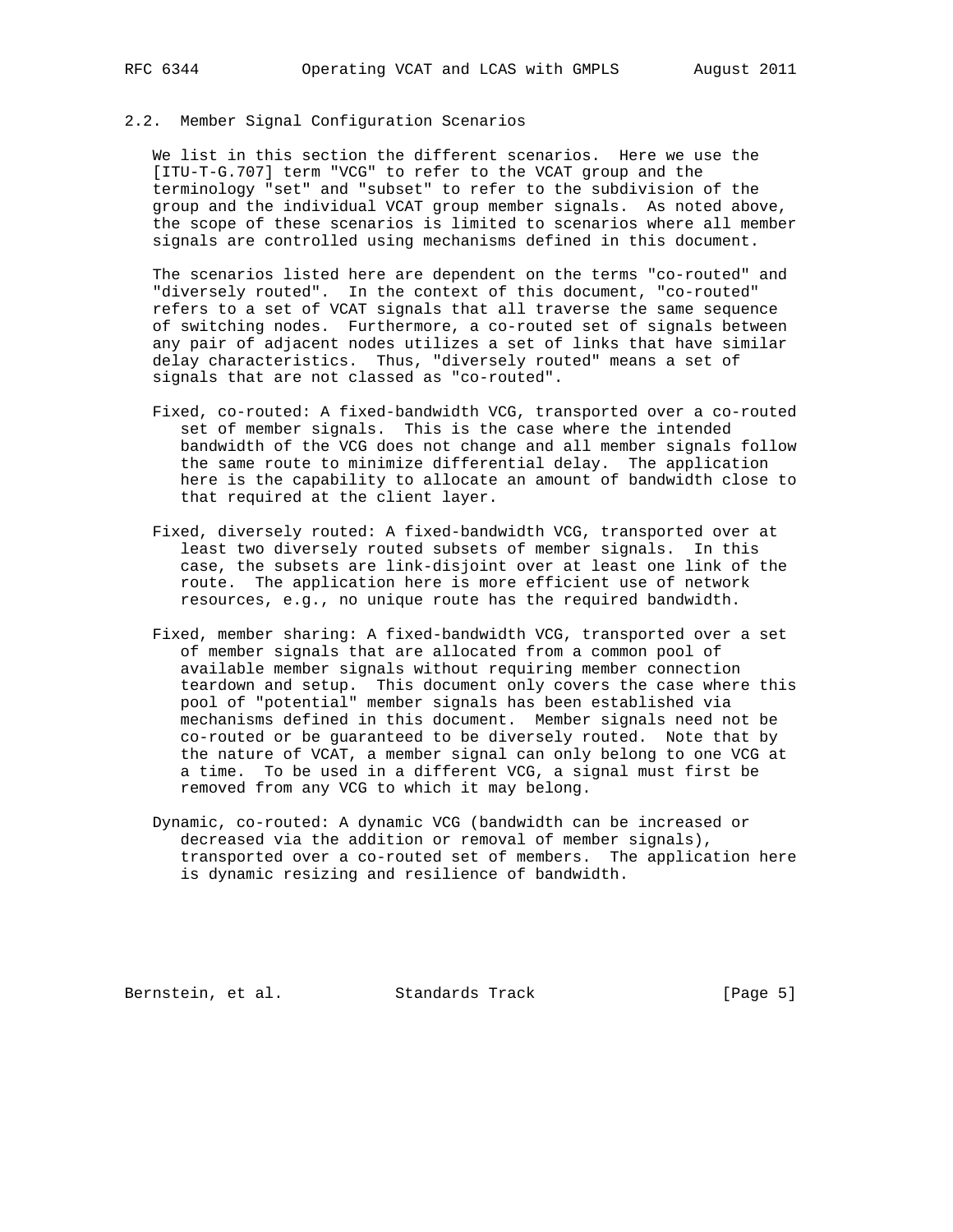- Dynamic, diversely routed: A dynamic VCG (bandwidth can be increased or decreased via the addition or removal of member signals), transported over at least two diversely routed subsets of member signals. The application here is efficient use of network resources, dynamic resizing, and resilience of bandwidth.
- Dynamic, member sharing: A dynamic-bandwidth VCG, transported over a set of member signals that are allocated from a common pool of available member signals without requiring member connection teardown and setup.
- 2.3. VCAT Operation with or without LCAS

 VCAT capabilities may be present with or without the presence of LCAS. The use of LCAS is beneficial in the provisioning of flexible bandwidth services, but in the absence of LCAS, VCAT is still a valid technique. Therefore, GMPLS mechanisms for the operation of VCAT are REQUIRED for both the case where LCAS is available and the case where it is not available. The GMPLS procedures for the two cases SHOULD be identical.

- o GMPLS signaling for LCAS-capable interfaces MUST support all scenarios described in Section 2.2 with no loss of traffic.
- o GMPLS signaling for non-LCAS-capable interfaces MUST support the "fixed" scenarios described in Section 2.2.

 To provide for these requirements, GMPLS signaling MUST carry the following information on behalf of the VCAT endpoints:

- o The type of the member signal that the VCG will contain, e.g., VC-3, VC-4, etc.
- o The total number of members to be in the VCG. This provides the endpoints in both the LCAS and non-LCAS case with information on which to accept or reject the request, and in the non-LCAS case will let the receiving endpoint know when all members of the VCG have been established.
- o Identification of the VCG and its associated members. This provides information that allows the endpoints to differentiate multiple VCGs and to tell what member, label switched paths (LSPs), to associate with a particular VCG.

Bernstein, et al. Standards Track [Page 6]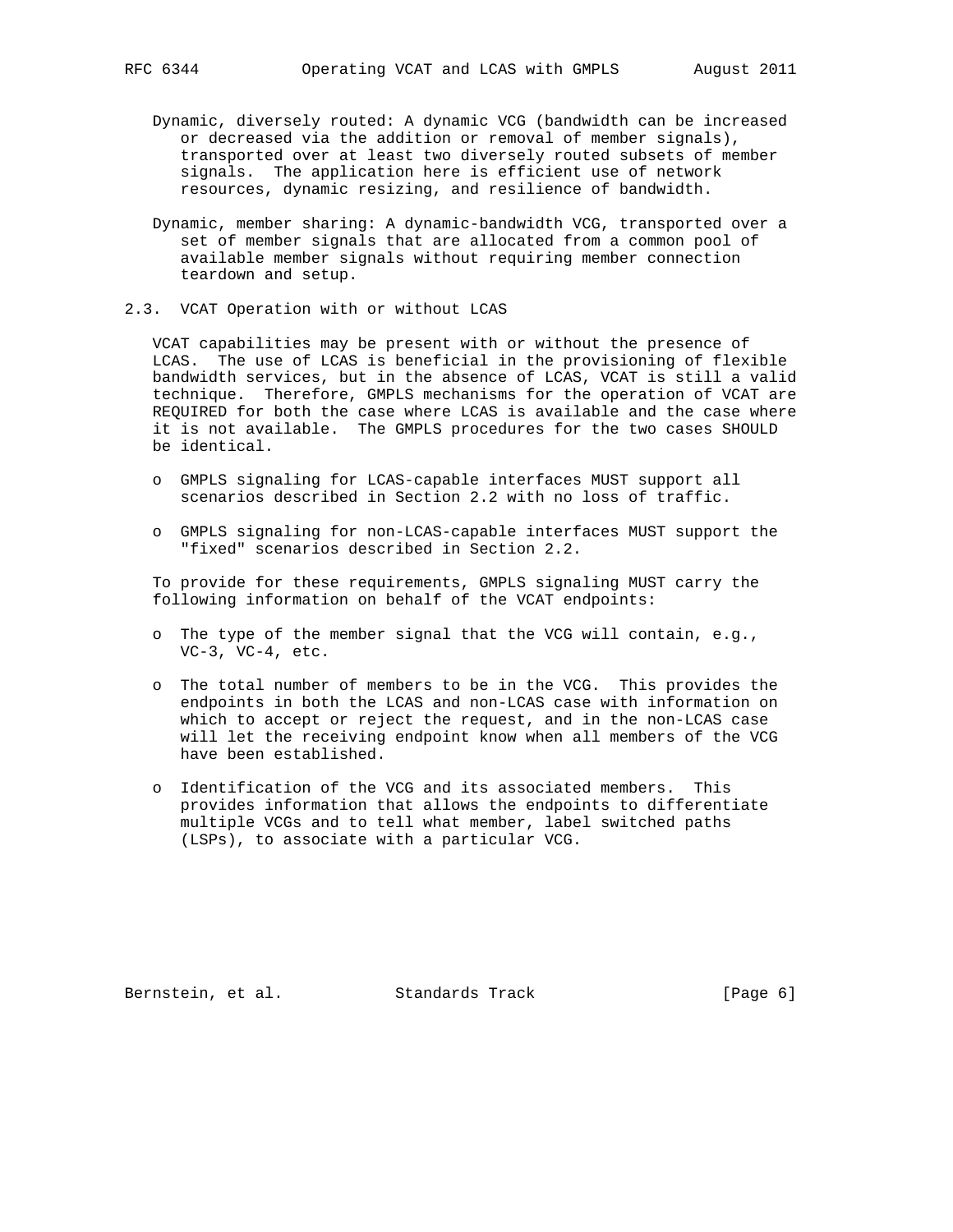#### RFC 6344 Operating VCAT and LCAS with GMPLS August 2011

## 2.4. VCGs and VCG Members

 The signaling solution SHOULD provide a mechanism to support these scenarios:

- o VCG members (server-layer connections) may be set up prior to their use in a VCG.
- o VCG members (server-layer connections) may exist after their corresponding VCG has been removed.

 However, it is not required that any arbitrarily created server-layer connection be supported in the above scenarios, i.e., connections established without following the procedures described in this document.

3. VCAT Data and Control Plane Concepts

 When utilizing GMPLS with VCAT/LCAS, we use a number of control and data plane concepts described below.

- VCG This is the group of data plane server-layer signals used to provide the bandwidth for the virtual concatenation link connection through a network ([ITU-T-G.7042]).
- VCG member This is an individual data plane server-layer signal that belongs to a VCG ([ITU-T-G.7042]).
- Member set One or more VCG members (or potential members) set up via the same control plane signaling exchange. Note that all members in a member set follow the same route.

Data plane LSP - This is an individual VCG member.

- Control plane LSP A control plane entity that can control multiple data plane LSPs. For our purposes here, this is equivalent to the member set.
- Call A control plane mechanism for providing association between endpoints and possibly key transit points.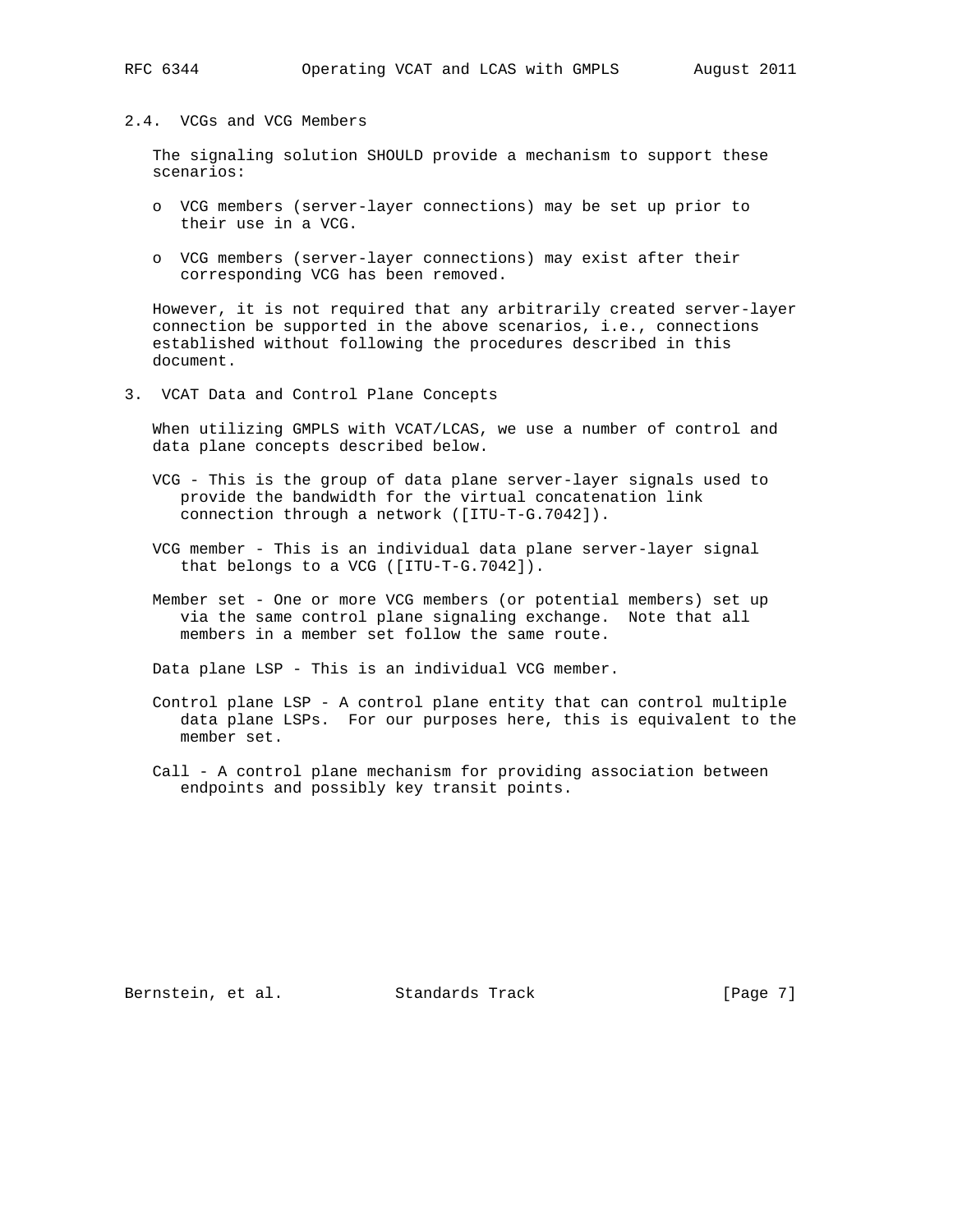4. VCGs Composed of a Single Member Set (One LSP)

 In this section and the next section, we will describe the procedures for supporting the applications described in Section 2.

 This section describes the support of a single VCG composed of a single member set (in support of the fixed, co-routed application and the dynamic, co-routed application) using existing GMPLS procedures [RFC4606]. Note that this section is included for informational purposes only and does not modify [RFC4606]. It is provided to show how the existing GMPLS procedures may be used. [RFC4606] provides the normative definition for GMPLS processing of VCGs composed of a single member set, and in the event of any conflict between this section and that document, [RFC4606] takes precedence.

 The existing GMPLS signaling protocols support a VCG composed of a single member set. Setup using the Number of Virtual Components (NVC) field is explained in Section 2.1 of [RFC4606]. In this case, one (single) control plane LSP is used in support of the VCG.

 There are two options for setting up the VCG, depending on policy preferences: one-shot setup and incremental setup.

 The following sections explain the procedure based on an example of setting up a VC-4-7v SDH VCAT group (corresponding to an STS-3c-7v SONET VCAT group), which is composed of 7 virtually concatenated VC-4s (or STS-3c).

4.1. One-Shot VCG Setup

 This section describes establishment of an LSP that supports all VCG members as part of the initial LSP establishment. To establish such an LSP, an RSVP-TE (Resource Reservation Protocol - Traffic Engineering) Path message is sent containing the SONET/SDH traffic parameters defined in [RFC4606]. In the case of this example:

- o Elementary signal is set to 6 (for VC-4/STS-3c\_SPE).
- o NVC is set to 7 (number of members).
- o Per [RFC4606], a Multiplier Transform greater than 1 (say N > 1) may be used if the operator wants to set up N identical VCAT groups (for the same LSP).

Bernstein, et al. Standards Track [Page 8]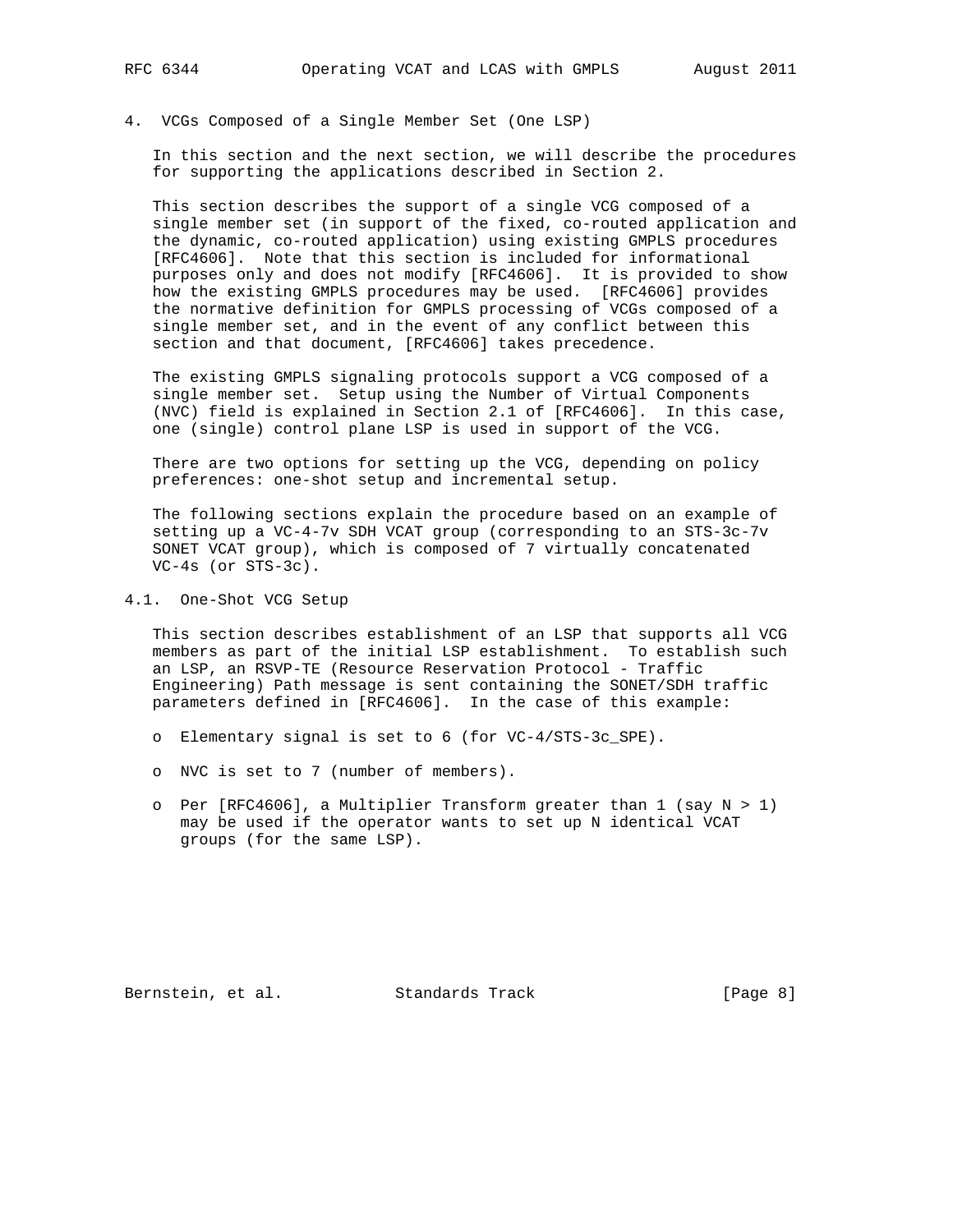- o SDH or SONET labels have to be assigned for each member of the VCG and concatenated to form a single Generalized Label constructed as an ordered list of 32-bit timeslot identifiers of the same format as TDM labels. [RFC4606] requires that the order of the labels reflect the order of the payloads to concatenate, and not the physical order of timeslots.
- o Refer to [RFC4606] for other traffic parameter settings.
- 4.2. Incremental VCG Setup

 In some cases, it may be necessary or desirable to set up the VCG members individually, or to add group members to an existing group.

 One example of this need is when the local policy requires that VCAT can only add VCAT members one at a time or cannot automatically match the members at the ingress and egress for the purposes of inverse multiplexing. Serial or incremental setup solves this problem.

 In order to accomplish incremental setup, an iterative process is used to add group members. For each iteration, NVC is incremented up to the final value required. A successful iteration consists of the successful completion of Path and Resv signaling. At first, NVC = 1, and the label includes just one timeslot identifier.

At each of the next iterations, NVC is set to  $(NVC + 1)$ , and one more timeslot identifier is added to the ordered list in the Generalized Label (in the Path or Resv message). A node that receives a Path message that contains changed fields will process the full Path message and, based on the new value of NVC, it will add a component signal to the VCAT group, and switch the new timeslot based on the new label information.

 Following the addition of the new label (identifying the new member) to the LSP, in the data plane, LCAS may be used to add the new member at the endpoints into the existing VCAT group. LCAS (data plane) signaling is described in [ITU-T-G.7042].

4.3. Procedure for VCG Reduction by Removing a Member

 The procedure to remove a component signal is similar to that used to add components as described in Section 4.2. In the data plane, LCAS signaling is used first to take the component out of service from the group. LCAS signaling is described in [ITU-T-G.7042].

 In this case, the NVC value is decremented by 1, and the timeslot identifier for the dropped component is removed from the ordered list in the Generalized Label.

Bernstein, et al. Standards Track [Page 9]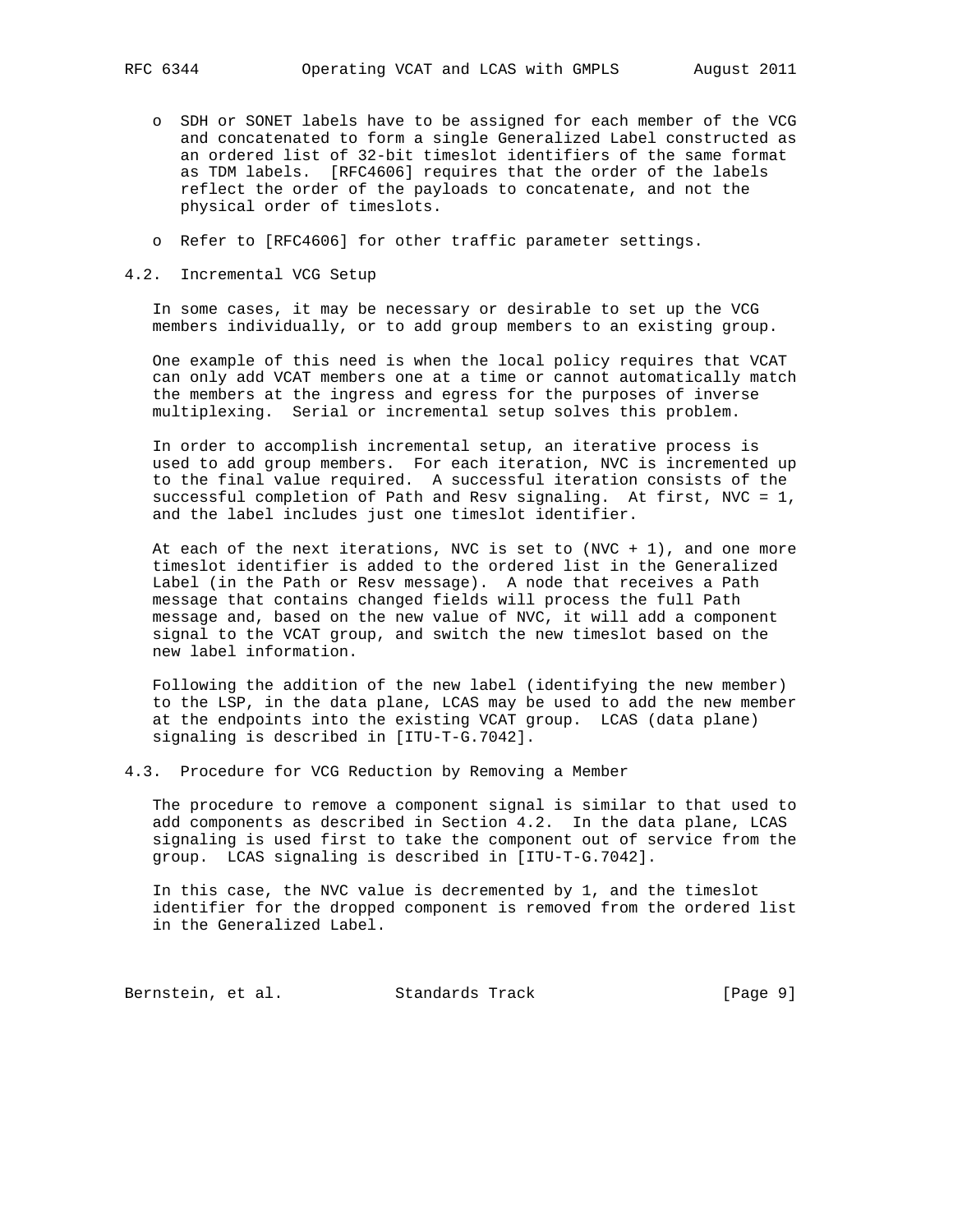Note that for interfaces that are not LCAS-capable, removing one component of the VCG will result in failure detection of the member at the endpoint and failure of the whole group. So, this is a feature that only LCAS-capable VCAT interfaces can support without management intervention at the endpoints.

 Note that if using LCAS, a VCG member can be temporarily removed from the VCG due to a failure of the component signal. The LCAS data plane signaling will take appropriate actions to adjust the VCG as described in [ITU-T-G.7042].

4.4. Removing Multiple VCG Members in One Shot

 The procedure is similar to that described in Section 4.3. In this case, the NVC value is changed to the new value, and all relevant timeslot identifiers for the components to be torn down are removed from the ordered list in the Generalized Label. This procedure is also not supported for VCAT-only interfaces without management intervention, as removing one or more components of the VCG will tear down the whole group.

4.5. Teardown of Whole VCG

 The entire LSP is deleted in a single step (i.e., all components are removed in one go) using the deletion procedures described in [RFC3473].

5. VCGs Composed of Multiple Member Sets (Multiple LSPs)

 The motivation for VCGs composed of multiple member sets comes from the requirement to support VCGs with diversely routed members. The initial GMPLS specification did not support diversely routed signals using the NVC construct. [RFC4606] says:

 [...] The standard definition for virtual concatenation allows each virtual concatenation component to travel over diverse paths. Within GMPLS, virtual concatenation components must travel over the same (component) link if they are part of the same LSP. This is due to the way that labels are bound to a (component) link. Note, however, that the routing of components on different paths is indeed equivalent to establishing different LSPs, each one having its own route. Several LSPs can be initiated and terminated between the same nodes, and their corresponding components can then be associated together (i.e., virtually concatenated).

 The setup of diversely routed VCG members requires multiple VCG member sets, i.e., multiple control plane LSPs.

Bernstein, et al. Standards Track [Page 10]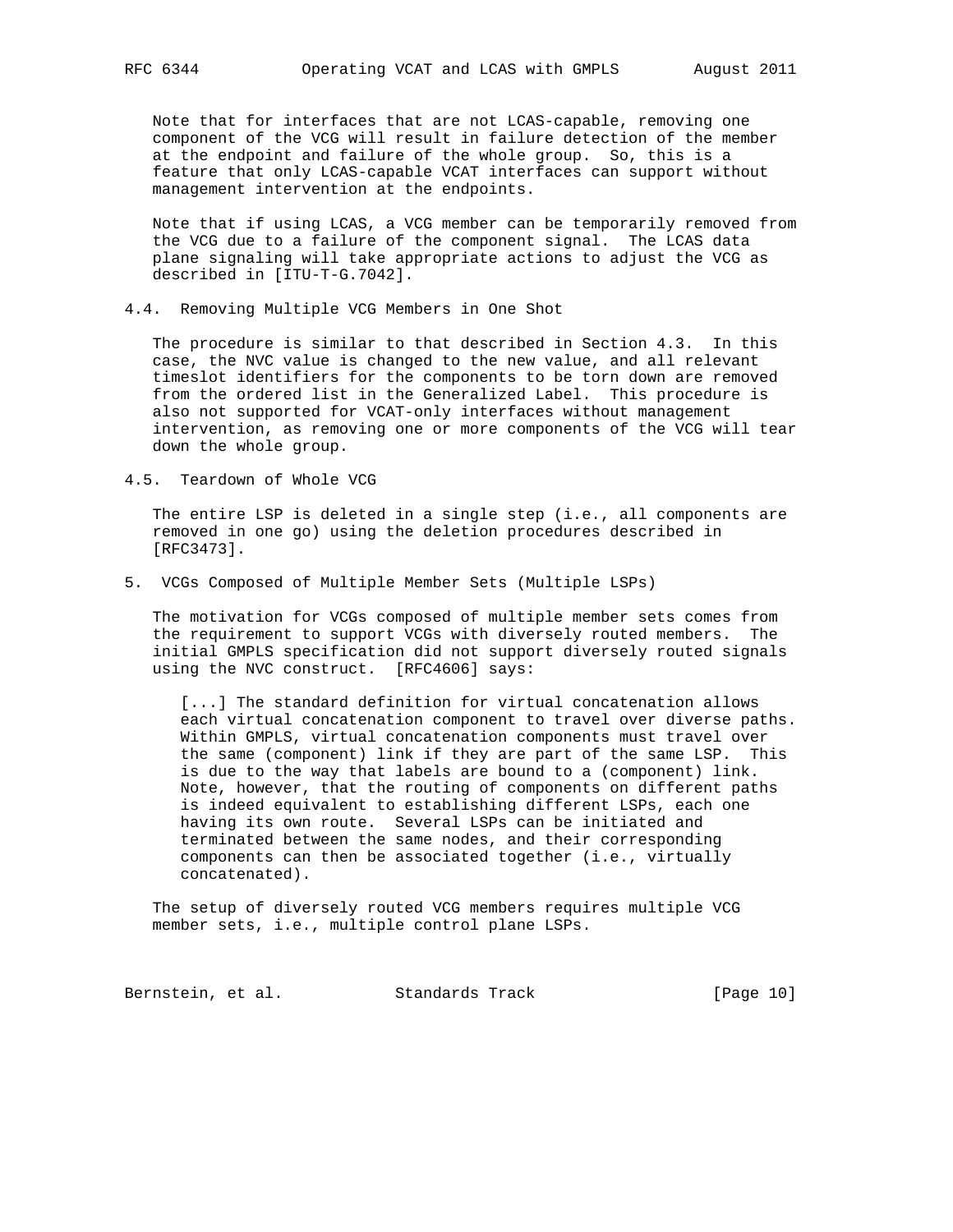The support of a VCG with multiple VCG member sets requires being able to identify separate sets of control plane LSPs with a single VCG and exchange information pertaining to the VCG as a whole between the endpoints. This document updates the procedures described in [RFC4606] to provide this capability by using the call procedures and extensions described in [RFC4974]. The VCG makes use of one or more calls (VCAT calls) to associate control plane LSPs in support of VCG server-layer connections (VCG members) in the data plane. Note that the trigger for the VCG (by management plane or client layer) is outside the scope of this document. These procedures provide for autonomy of the client layer and server layer with respect to their management.

 In addition, by supporting the identification of a VCG (VCG ID) and VCAT call identification (VCAT Call ID), support can be provided for the member-sharing scenarios, i.e., by explicitly separating the VCG ID from the VCAT call ID. Note that per [RFC4974], LSPs (connections) cannot be moved from one call to another; hence, to support member sharing, the procedures in this document provide support by moving call(s) and their associated LSPs from one VCG to another. Figure 1 below illustrates these relationships; however, note that VCAT calls can exist independently of a VCG (for connection pre-establishment), as will be described later in this document.

|  |           | n l                         |     |                                                                                                                                                                                                                                                                                                                                                                                                                                             | n  Data Plane |
|--|-----------|-----------------------------|-----|---------------------------------------------------------------------------------------------------------------------------------------------------------------------------------------------------------------------------------------------------------------------------------------------------------------------------------------------------------------------------------------------------------------------------------------------|---------------|
|  | VCAT Call | $  \leftrightarrow - - -  $ | LSP | $\left\langle \right.$ $\left. \right\rangle$ $\left. \right.$ $\left. \right.$ $\left. \right.$ $\left. \right.$ $\left. \right.$ $\left. \right.$ $\left. \right.$ $\left. \right.$ $\left. \right.$ $\left. \right.$ $\left. \right.$ $\left. \right.$ $\left. \right.$ $\left. \right.$ $\left. \right.$ $\left. \right.$ $\left. \right.$ $\left. \right.$ $\left. \right.$ $\left. \right.$ $\left. \right.$ $\left. \right.$ $\left$ | Connection    |
|  |           |                             |     |                                                                                                                                                                                                                                                                                                                                                                                                                                             | (co-routed)   |
|  |           |                             |     |                                                                                                                                                                                                                                                                                                                                                                                                                                             |               |

Figure 1. Conceptual Containment Relationship between VCG, VCAT Calls, Control Plane LSPs, and Data Plane Connections

## 5.1. Signaled VCG Service Layer Information

 In this section, we provide information that will be communicated at the VCG level, i.e., between the VCG signaling endpoints using the call procedures described in [RFC4974]. To accommodate the VCG information, a new TLV is defined in this document for the CALL\_ATTRIBUTES object [RFC6001] for use in the Notify message [RFC4974]. The Notify message is a targeted message and does not need to follow the path of LSPs through the network; i.e., there is no dependency on the member signaling for establishing the VCAT call, and the use of external call managers as described in [RFC4974] is not precluded.

Bernstein, et al. Standards Track [Page 11]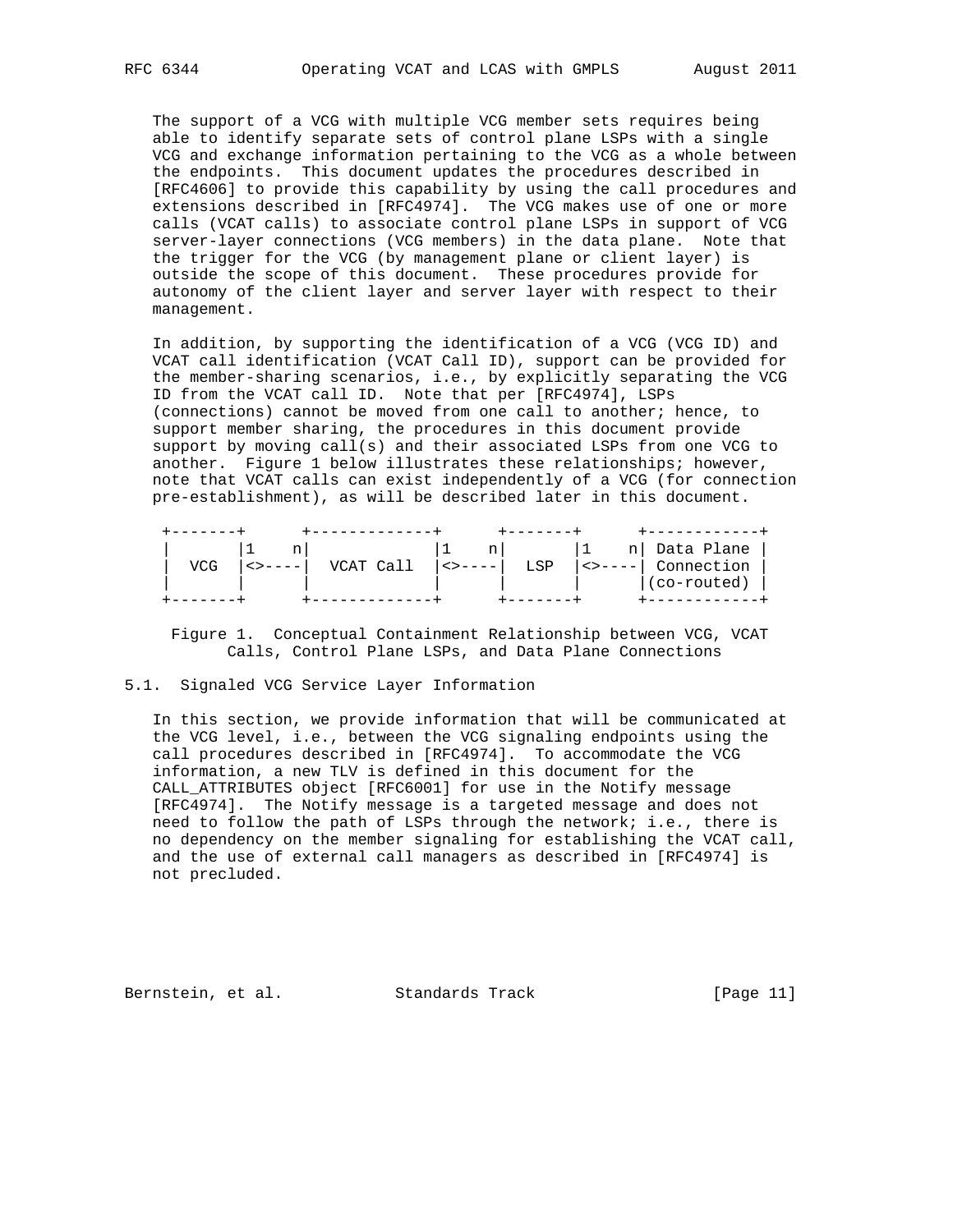The following information is needed:

- 1. Signal type
- 2. Number of VCG members
- 3. LCAS requirements:
	- a. LCAS required
	- b. LCAS desired
	- c. LCAS not supported
- 4. VCG Identifier Used to identify a particular VCG separately from the call ID so that call members can be reused with different VCGs per the requirements for member sharing and the requirements of Section 2.4.
- 5.2. CALL\_ATTRIBUTES Object VCAT TLV

 This document defines a CALL\_ATTRIBUTES object VCAT TLV for use in the CALL\_ATTRIBUTES object [RFC6001] as follows:

| 0 1 2 3 4 5 6 7 8 9 0 1 2 3 4 5 6 7 8 9 0 1 2 3 4 5 6 7 8 9 0 1 |                                     |                   |        |  |
|-----------------------------------------------------------------|-------------------------------------|-------------------|--------|--|
|                                                                 | --+-+-+-+-+-+-+-+-+-+-+-+-+-+-+-+-+ |                   |        |  |
| Type = $4$                                                      |                                     | Length = $12$     |        |  |
|                                                                 |                                     |                   |        |  |
| Signal Type                                                     |                                     | Number of Members |        |  |
|                                                                 |                                     |                   |        |  |
| Reserved<br>LCR  <br>Action                                     |                                     |                   | VMG TR |  |
|                                                                 |                                     |                   |        |  |

Type, as defined in [RFC6001]. This field MUST be set to 2.

Length, as defined in [RFC6001]. This field MUST be set to 12.

Signal Type: 16 bits

 The signal types can never be mixed in a VCG; hence, a VCAT call contains only one signal type. This field can take the following values and MUST never change over the lifetime of a VCG [ANSI-T1.105] [ITU-T-G.707] [ITU-T-G.709] [ITU-T-G.7043]:

Bernstein, et al. Standards Track [Page 12]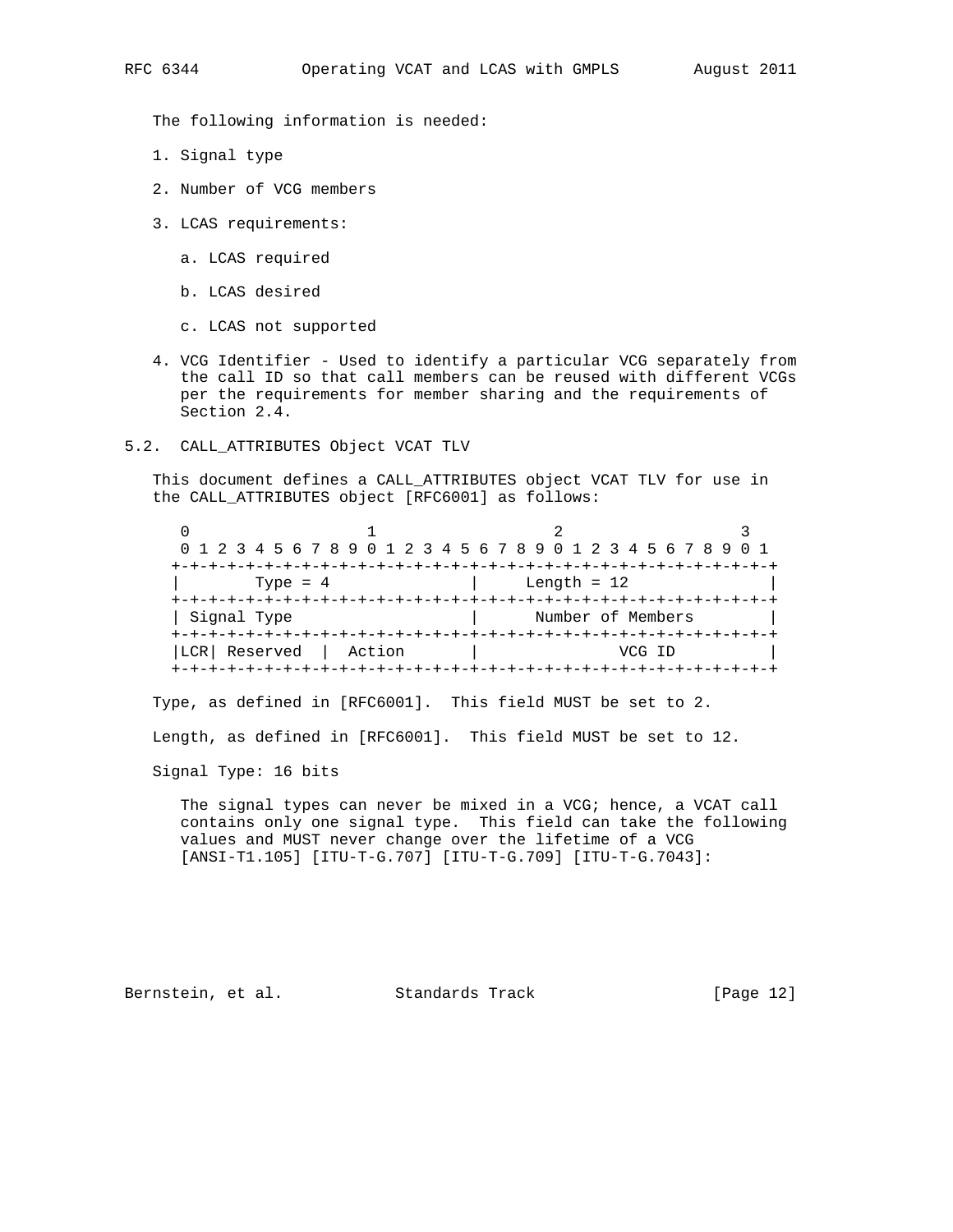| Value | Type (Elementary Signal)   |
|-------|----------------------------|
|       |                            |
| 1     | $VT1.5$ SPE / $VC-11$      |
| 2     | $VT2$ SPE / $VC-12$        |
| 3     | $STS-1$ $SPE / VC-3$       |
| 4     | $STS-3c$ SPE / $VC-4$      |
| 11    | ODU1 $(i.e., 2.5 Ghit/s)$  |
| 12    | ODU2 $(i.e., 10 Ghit/s)$   |
| 13    | ODU3 $(i.e., 40 Ghit/s)$   |
| 21    | (i.e., 1.544 Mbps)<br>T1 - |
| 22    | $E1$ (i.e., 2.048 Mbps)    |
| 23    | E3 $(i.e., 34.368 Mbps)$   |
| 24    | (i.e., 44.736 Mbps)<br>T3  |
|       |                            |

Number of Members: 16 bits

 This field is an unsigned integer that MUST indicate the total number of members in the VCG (not just the call). This field MUST be changed (over the life of the VCG) to indicate the current number of members.

LCR (LCAS Required): 2 bits

 This field can take the following values and MUST NOT change over the life of a VCG:

| Value | Meaning            |
|-------|--------------------|
|       |                    |
|       | LCAS required      |
|       | LCAS desired       |
|       | LCAS not supported |

Action: 8 bits

 This field is used to indicate the relationship between the call and the VCG and has the following values:

| Value        | Meaning                                                 |  |  |  |
|--------------|---------------------------------------------------------|--|--|--|
|              | No VCG ID (set up call prior to VCG creation)           |  |  |  |
|              | New VCG for Call                                        |  |  |  |
| 2            | Modification of Number of Members (no change in VCG ID) |  |  |  |
| $\mathbf{R}$ | Remove VCG from Call                                    |  |  |  |

Bernstein, et al. Standards Track [Page 13]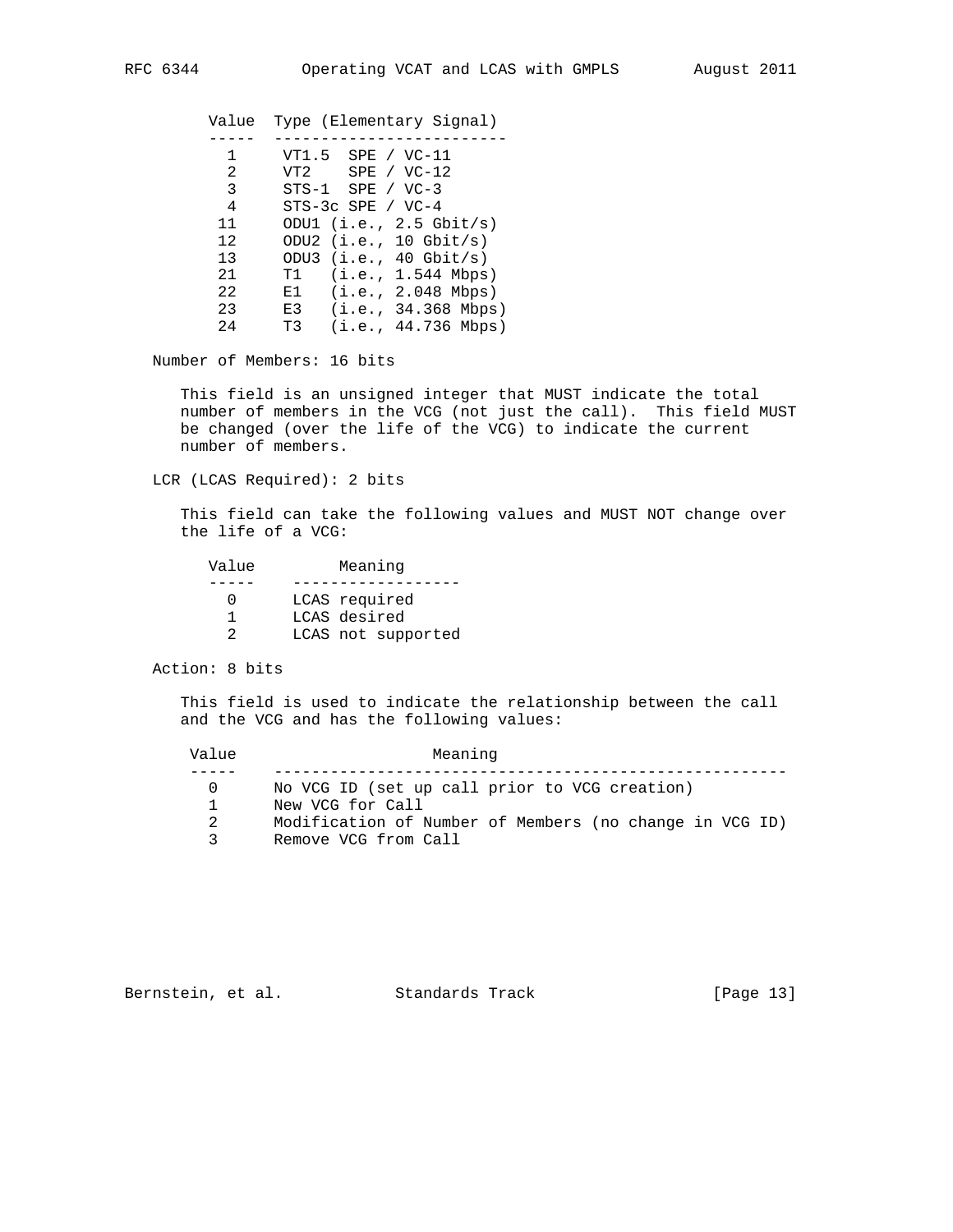VCG Identifier (ID): 16 bits

 This field carries an unsigned integer that is used to identify a particular VCG within a session. The value of the field MUST NOT change over the lifetime of a VCG but MAY change over the lifetime of a call.

5.3. Procedures for Multiple Member Sets

 The creation of a VCG based on multiple member sets requires the establishment of at least one VCAT-layer call. VCAT-layer calls and related LSPs (connections) MUST follow the procedures as defined in [RFC4974], with the addition of the inclusion of a CALL\_ATTRIBUTES object containing the VCAT TLV. Multiple VCAT layer calls per VCG are not required to support member sets, but are needed to support certain member-sharing scenarios.

 The remainder of this section provides specific procedures related to VCG signaling. The procedures described in [RFC4974] are only modified as discussed in this section.

 When LCAS is supported, the data plane will add or decrease the members per [ITU-T-G.7042]. When LCAS is not supported across LSPs, the data plane coordination across member sets is outside the scope of this document.

5.3.1. Setting Up a New VCAT Call and VCG Simultaneously

 To simultaneously set up a VCAT call and identify it with an associated VCG, a CALL\_ATTRIBUTES object containing the VCAT TLV MUST be included in the Notify message at the time of call setup. The VCAT TLV Action field MUST be set to 1, which indicates that this is a new VCG for this call. LSPs MUST then be added to the call until the number of members reaches the number specified in the VCAT TLV.

5.3.2. Setting Up a VCAT Call and LSPs without a VCG

 To provide for pre-establishment of the server-layer connections for a VCG, a VCAT call MAY be established without an associated VCG identifier. In fact, to provide for the member-sharing scenarios, a pool of VCAT calls with associated connections (LSPs) can be established, and then one or more of these calls (with accompanying connections) can be associated with a particular VCG (via the VCG ID). Note that multiple calls can be associated with a single VCG but that a call MUST NOT contain members used in more than one VCG.

Bernstein, et al. Standards Track [Page 14]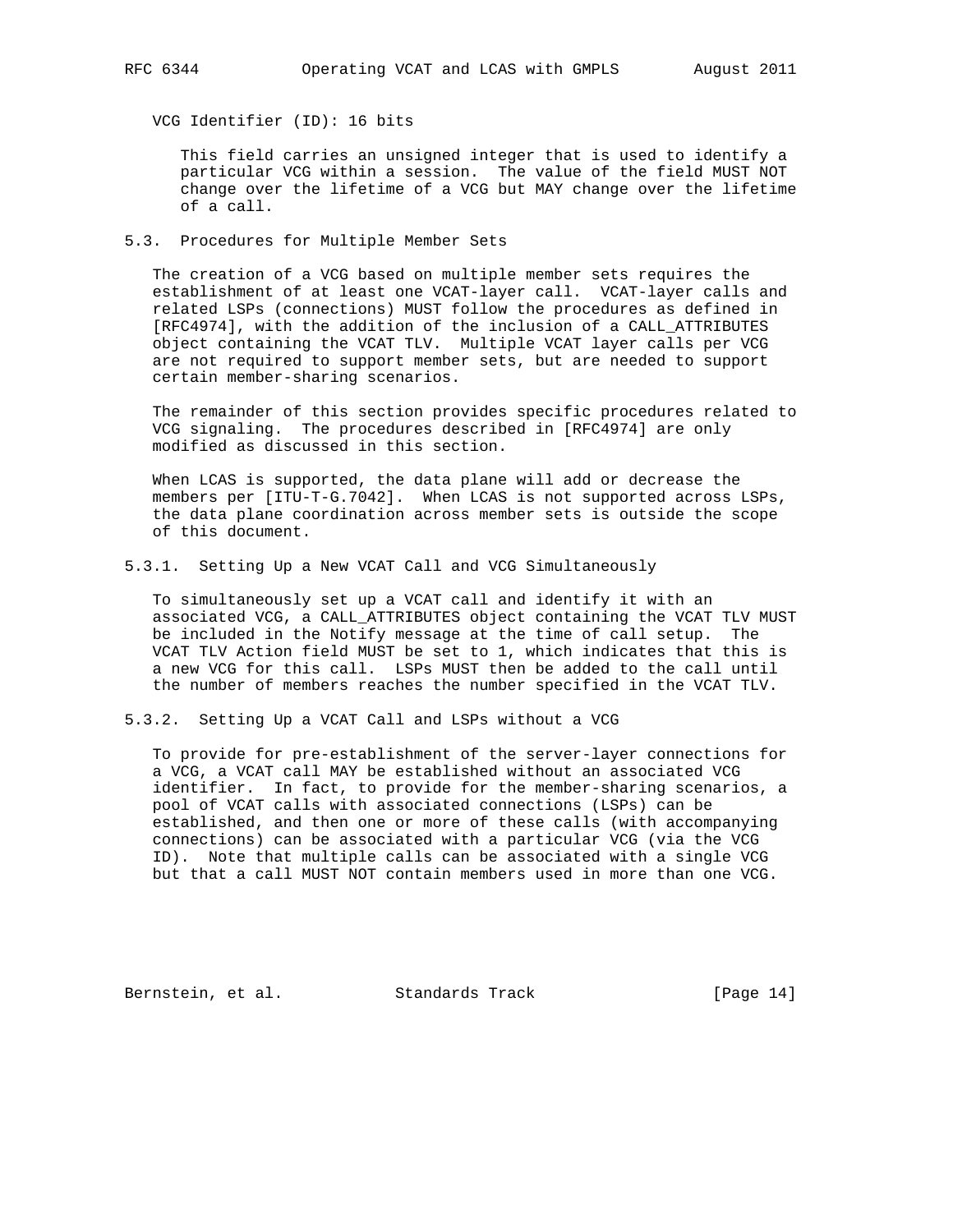To establish a VCAT call with no VCG association, a CALL\_ATTRIBUTES object containing the VCAT TLV MUST be included at the time of call setup in the Notify message. The VCAT TLV Action field MUST be set to 0, which indicates that this is a VCAT call without an associated VCG. LSPs can then be added to the call. The Number of Members parameter in the VCAT TLV has no meaning at this point, since it reflects the intended number of members in a VCG and not in a call.

#### 5.3.3. Associating an Existing VCAT Call with a New VCG

 A VCAT call that is not otherwise associated with a VCG may be associated with a VCG. To establish such an association, a Notify message MUST be sent with a CALL\_ATTRIBUTES object containing a VCAT TLV. The TLV's Action field MUST be set to 1, and the VCG Identifier field MUST be set to correspond to the VCG. The Number of Members field MUST equal the sum of all LSPs associated with the VCG. Note that the total number of VCGs supported by a node may be limited; hence, on reception of any message with a change of VCG ID, this limit should be checked. Likewise, the sender of a message with a change of VCG ID MUST be prepared to receive an error response. Again, any error in a VCG may result in the failure of the complete VCG.

5.3.4. Removing the Association between a Call and VCG

 To reuse the server-layer connections in a call in another VCG, the current association between the call and a VCG MUST first be removed. To do this, a Notify message MUST be sent with a CALL\_ATTRIBUTES object containing a VCAT TLV. The Action field of the TLV MUST be set to 3 (Remove VCG from Call). The VCG ID field is ignored and MAY be set to any value. The Number of Members field is also ignored and MAY be set to any value. When the association between a VCG and all existing calls has been removed, then the VCG is considered torn down.

5.3.5. VCG Bandwidth Modification

 The following cases may occur when increasing or decreasing the bandwidth of a VCG:

- 1. LSPs are added to or, in the case of a decrease, removed from a VCAT call already associated with a VCG.
- 2. An existing VCAT call (and corresponding LSPs) is associated with a VCG or, in the case of a decrease, has its association removed. Note that in the case of an increase, the call MUST NOT have any existing association with a VCG.

Bernstein, et al. Standards Track [Page 15]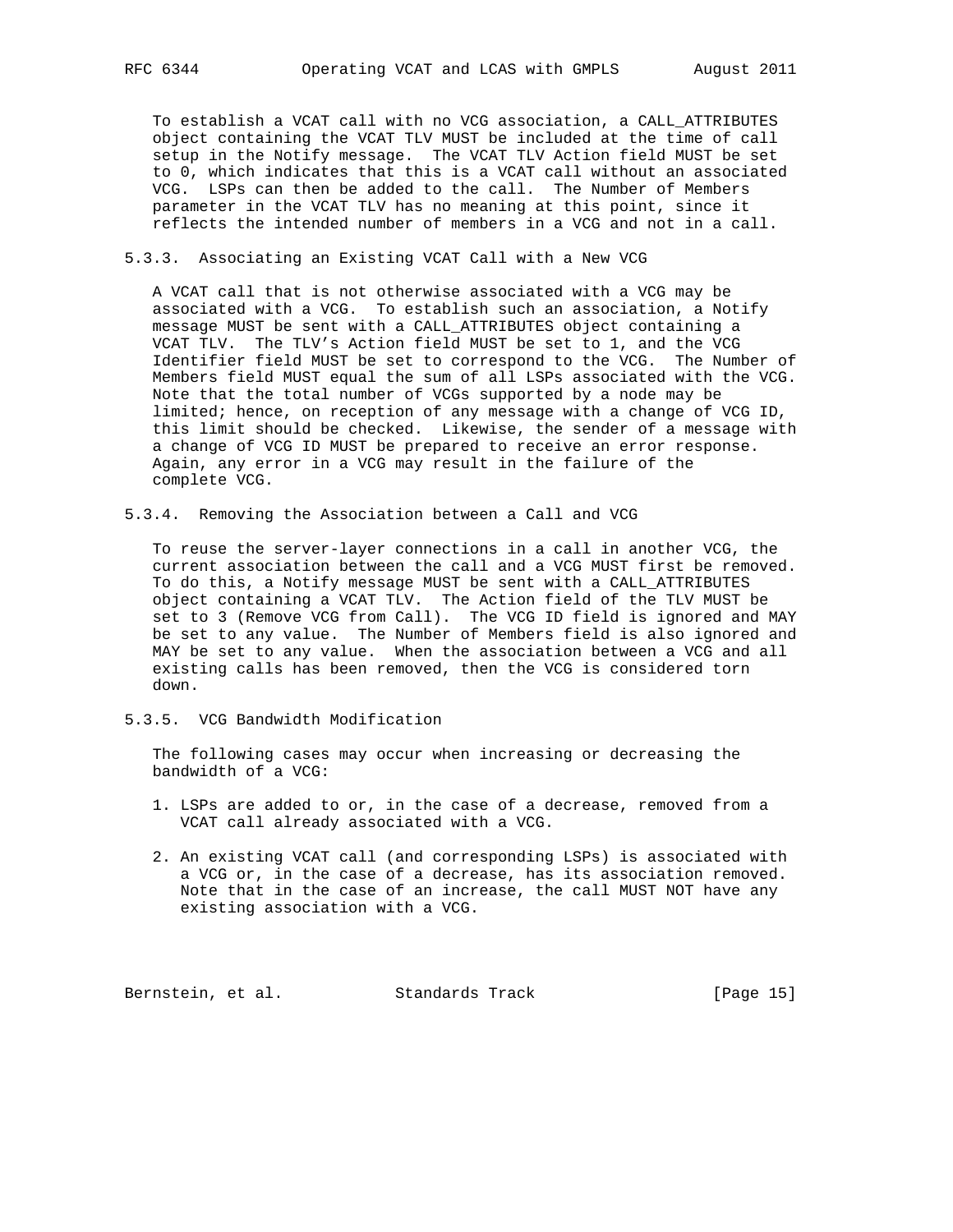The following sequence SHOULD be used when modifying the bandwidth of a VCG:

- 1. In both cases, prior to any other change, a Notify message MUST be sent with a CALL\_ATTRIBUTES object containing a VCAT TLV for each of the existing VCAT calls associated with the VCG. The Action field of the TLV MUST be set to 2. The VCG ID field MUST be set to match the VCG. The Number of Members field MUST equal the sum of all LSPs that are anticipated to be associated with the VCG after the bandwidth change. The Notify message is otherwise formatted and processed to support call establishment as described in [RFC4974]. If an error is encountered while processing any of the Notify messages, the number of members is reverted to the pre-change value, and the increase is aborted. The reverted number of members MUST be signaled in a Notify message as described above. Failures encountered in processing these Notify messages are handled per [RFC4974].
- 2. Once the existing calls have successfully been notified of the new number of members in the VCG, the bandwidth change can be made. The next step is dependent on the two cases defined above. In the first case defined above, the bandwidth change is made by adding (in the case of an increase) or removing (in the case of a decrease) LSPs to or from the VCAT call per the procedures defined in [RFC4974]. In the second case, the procedure defined in Section 5.3.3 is followed for an increase, and the procedure defined in Section 5.3.4 is followed for a decrease.
- 6. Error Conditions and Codes

 VCAT call and member LSP setup can be denied for various reasons. In addition to the call procedures and related error codes described in [RFC4974], below is a list of error conditions that can be encountered while using the procedures defined in this document. These fall under RSVP error code 39.

 These can occur when setting up a VCAT call or associating a VCG with a VCAT call.

| Error                                | Value         |
|--------------------------------------|---------------|
|                                      |               |
| VCG signal type not supported        |               |
| LCAS option not supported            | $\mathcal{L}$ |
| Max number of VCGs exceeded          | ς             |
| Max number of VCG members exceeded   |               |
| LSP Type incompatible with VCAT call | 5             |
| Unknown LCR (LCAS required) value    | 6             |
| Unknown or unsupported ACTION        |               |
|                                      |               |

Bernstein, et al. Standards Track [Page 16]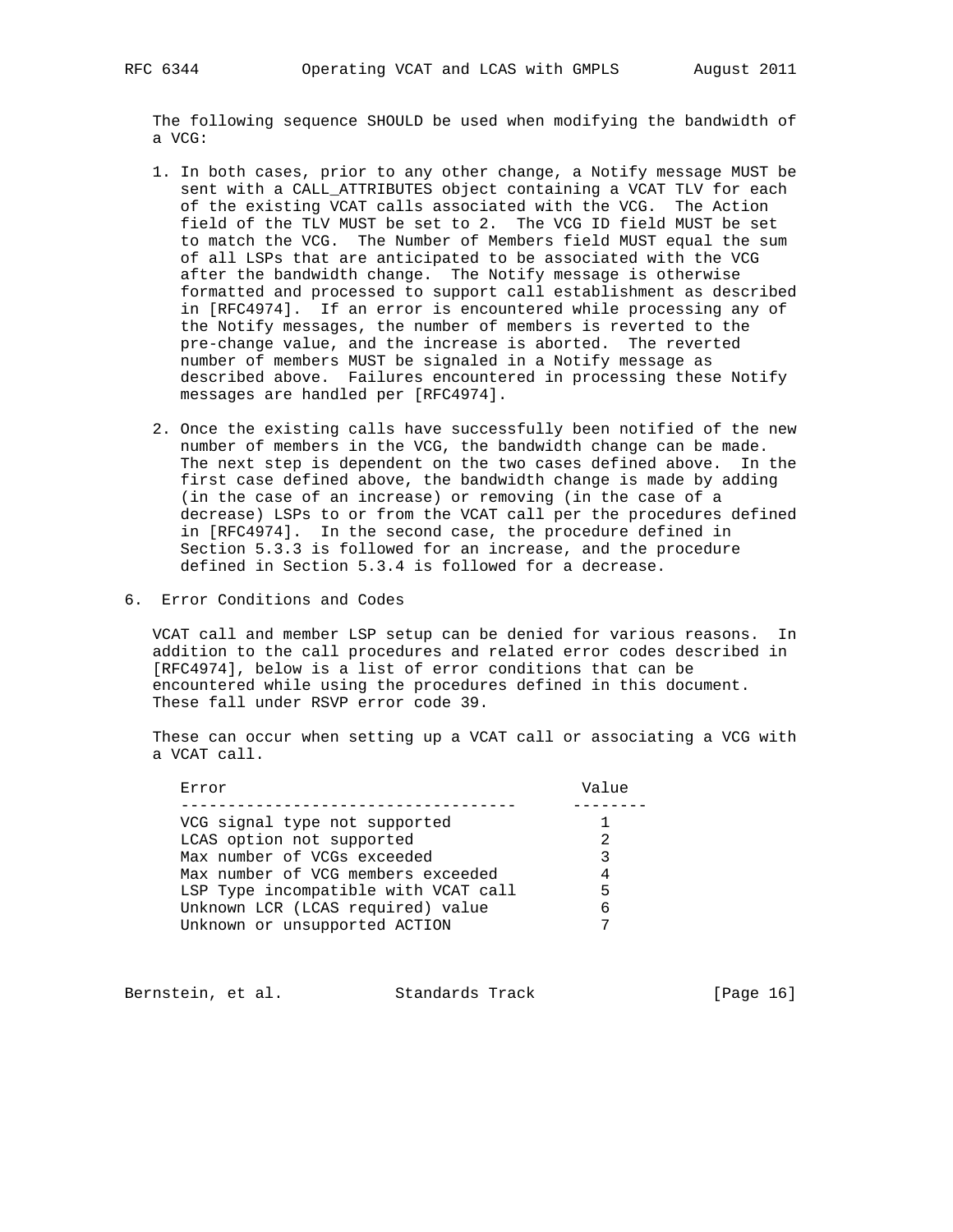Any failure in call or LSP establishment MUST be treated as a failure of the VCG as a whole and MAY trigger the calls and LSPs associated with the VCG being deleted.

- 7. IANA Considerations
- 7.1. RSVP Call Attribute TLV

 IANA has made the following assignments in the "Call Attributes TLV" section of the "RSVP PARAMETERS" registry available from http://www.iana.org.

 IANA has made assignments from the Call Attributes TLV [RFC6001] portions of this registry.

This document introduces a new Call Attributes TLV:

| Value<br>TLV | Name     | Reference |
|--------------|----------|-----------|
|              |          |           |
|              | VCAT TLV | RFC6344   |

#### 7.2. RSVP Error Codes and Error Values

 A new RSVP Error Code and new Error Values are introduced. IANA assigned the following from the "RSVP Parameters" registry using the sub-registry "Error Codes and Globally-Defined Error Value Sub-Codes".

- o Error Codes:
	- VCAT Call Management (39)
- o Error Values:

Meaning **Value** 

| VCG signal type not supported        |   |
|--------------------------------------|---|
| LCAS option not supported            | 2 |
| Max number of VCGs exceeded          | 3 |
| Max number of VCG members exceeded   | 4 |
| LSP Type incompatible with VCAT call | 5 |
| Unknown LCR (LCAS required) value    | 6 |
| Unknown or unsupported ACTION        |   |
|                                      |   |

Bernstein, et al. Standards Track [Page 17]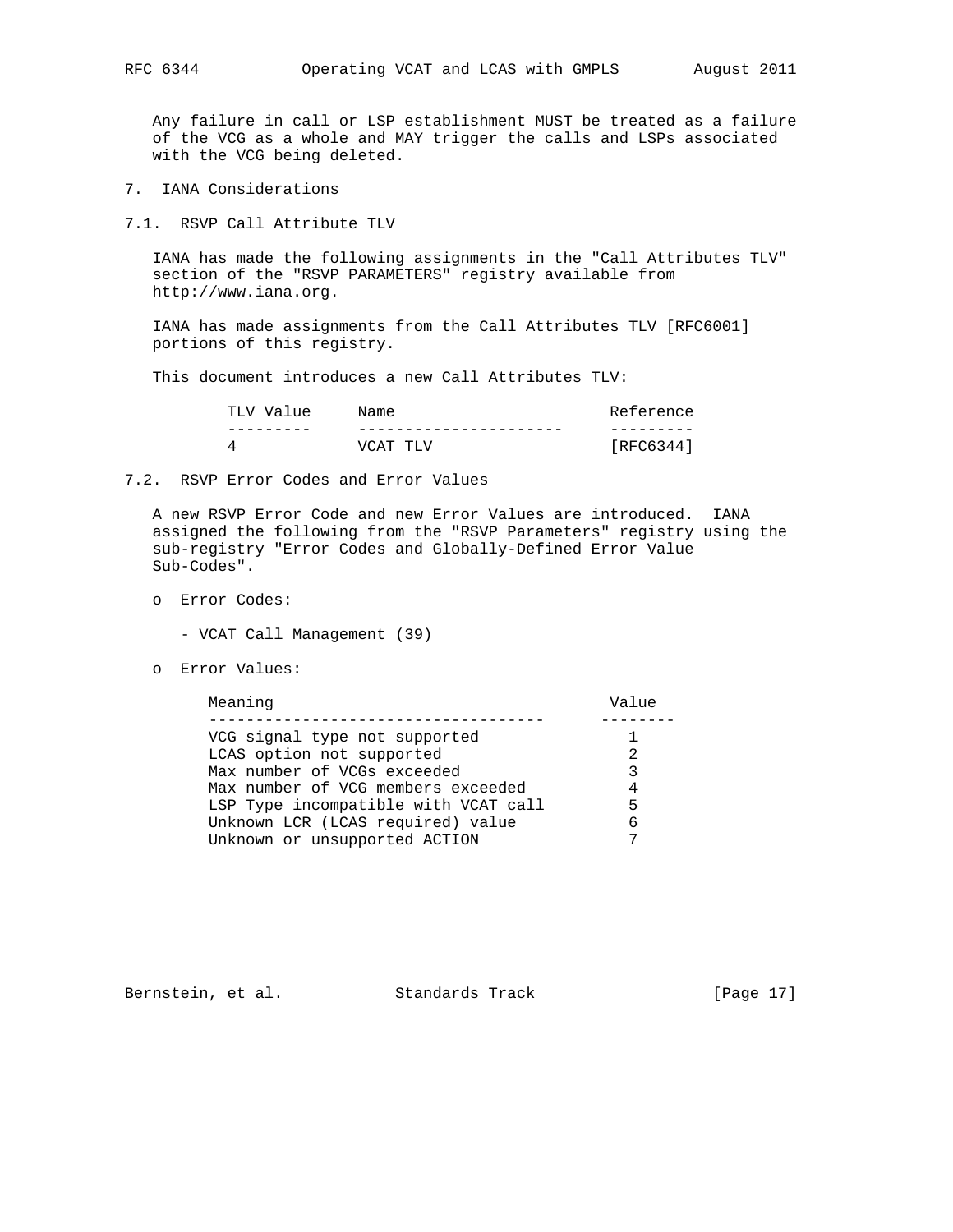## 7.3. VCAT Elementary Signal Registry

 IANA created a registry to track elementary signal types as defined in Section 5.2. New allocations are by "IETF Review" [RFC5226].

IANA maintains the following information:

 - Value - Type (Elementary Signal) - RFC

The available range is 0 - 65535.

 The registry has been initially populated with the values shown in Section 5.2 of this document. Value 0 is Reserved. Other values are marked Unassigned.

7.4. VCAT VCG Operation Actions

 IANA created a registry to track VCAT VCG operation actions as defined in Section 5.2. New allocations are by "IETF Review" [RFC5226].

IANA maintains the following information:

- Value - Meaning
- RFC

The available range is 0 - 255.

 The registry has been initially populated with the values shown in Section 5.2 of this document. Other values are marked Unassigned.

8. Security Considerations

 This document introduces a specific use of the Notify message and ADMIN\_STATUS object for GMPLS signaling as originally specified in [RFC3473] and as modified by [RFC4974]. It does not introduce any new signaling messages, nor does it change the relationship between LSRs that are adjacent in the control plane. The call information associated with diversely routed control plane LSPs, in the event of an interception, may indicate that these are members of the same VCAT group that take a different route, and may indicate to an interceptor that the VCG call desires increased reliability.

See [RFC5920] for additional information on GMPLS security.

Bernstein, et al. Standards Track [Page 18]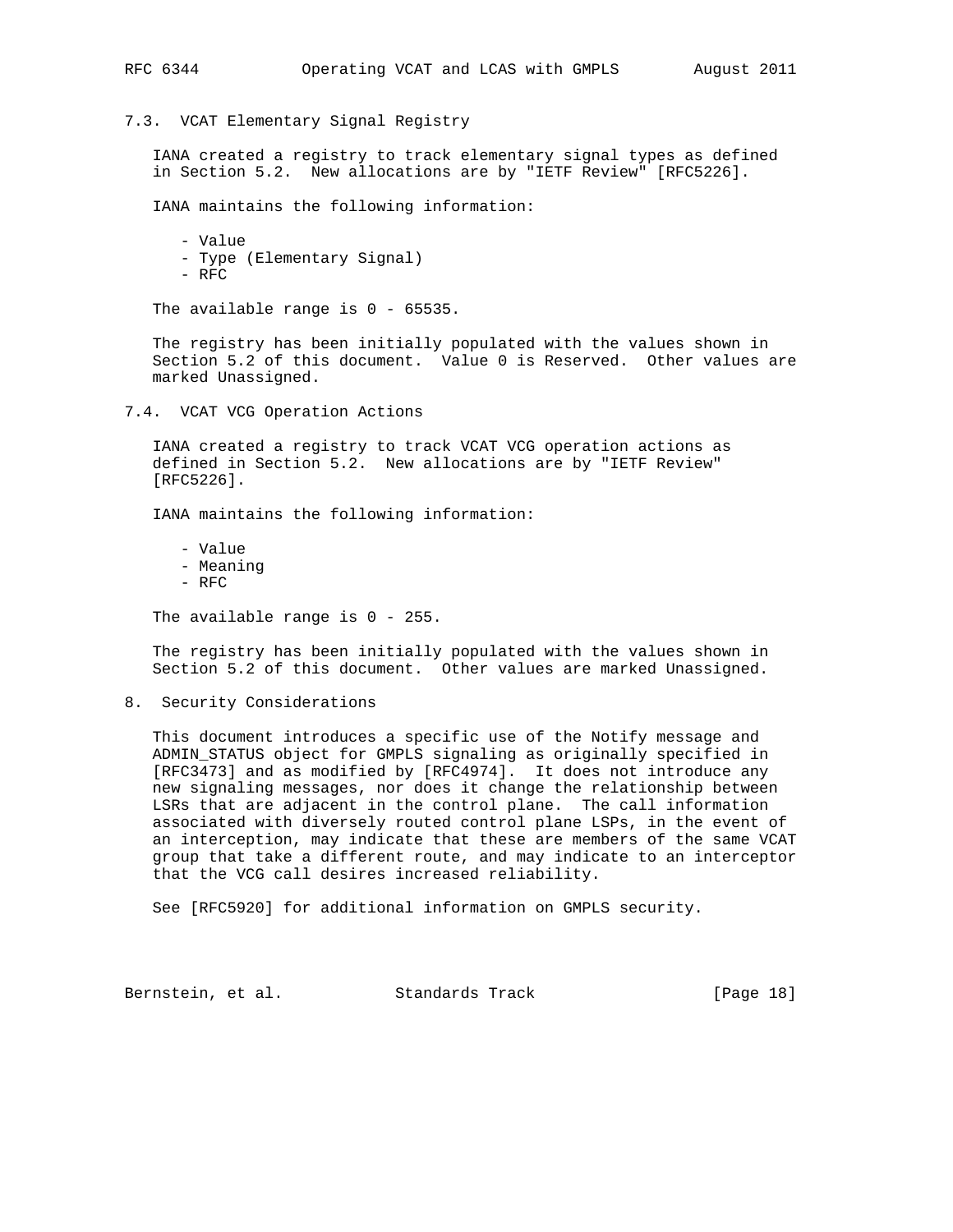9. Contributors

 Wataru Imajuku (NTT) 1-1 Hikari-no-oka Yokosuka Kanagawa 239-0847 Japan

 Phone +81-46-859-4315 EMail: imajuku.wataru@lab.ntt.co.jp

 Julien Meuric France Telecom 2, avenue Pierre Marzin 22307 Lannion Cedex France

 Phone: +33 2 96 05 28 28 EMail: julien.meuric@orange-ft.com

 Lyndon Ong Ciena PO Box 308 Cupertino, CA 95015 USA

 Phone: +1 408 705 2978 EMail: lyong@ciena.com

10. Acknowledgments

 The authors would like to thank Adrian Farrel, Maarten Vissers, Trevor Wilson, Evelyne Roch, Vijay Pandian, Fred Gruman, Dan Li, Stephen Shew, Jonathan Saddler, and Dieter Beller for extensive reviews and contributions to this document.

- 11. References
- 11.1. Normative References
	- [RFC2119] Bradner, S., "Key words for use in RFCs to Indicate Requirement Levels", BCP 14, RFC 2119, March 1997.
	- [RFC3473] Berger, L., Ed., "Generalized Multi-Protocol Label Switching (GMPLS) Signaling Resource ReserVation Protocol-Traffic Engineering (RSVP-TE) Extensions", RFC 3473, January 2003.

Bernstein, et al. Standards Track [Page 19]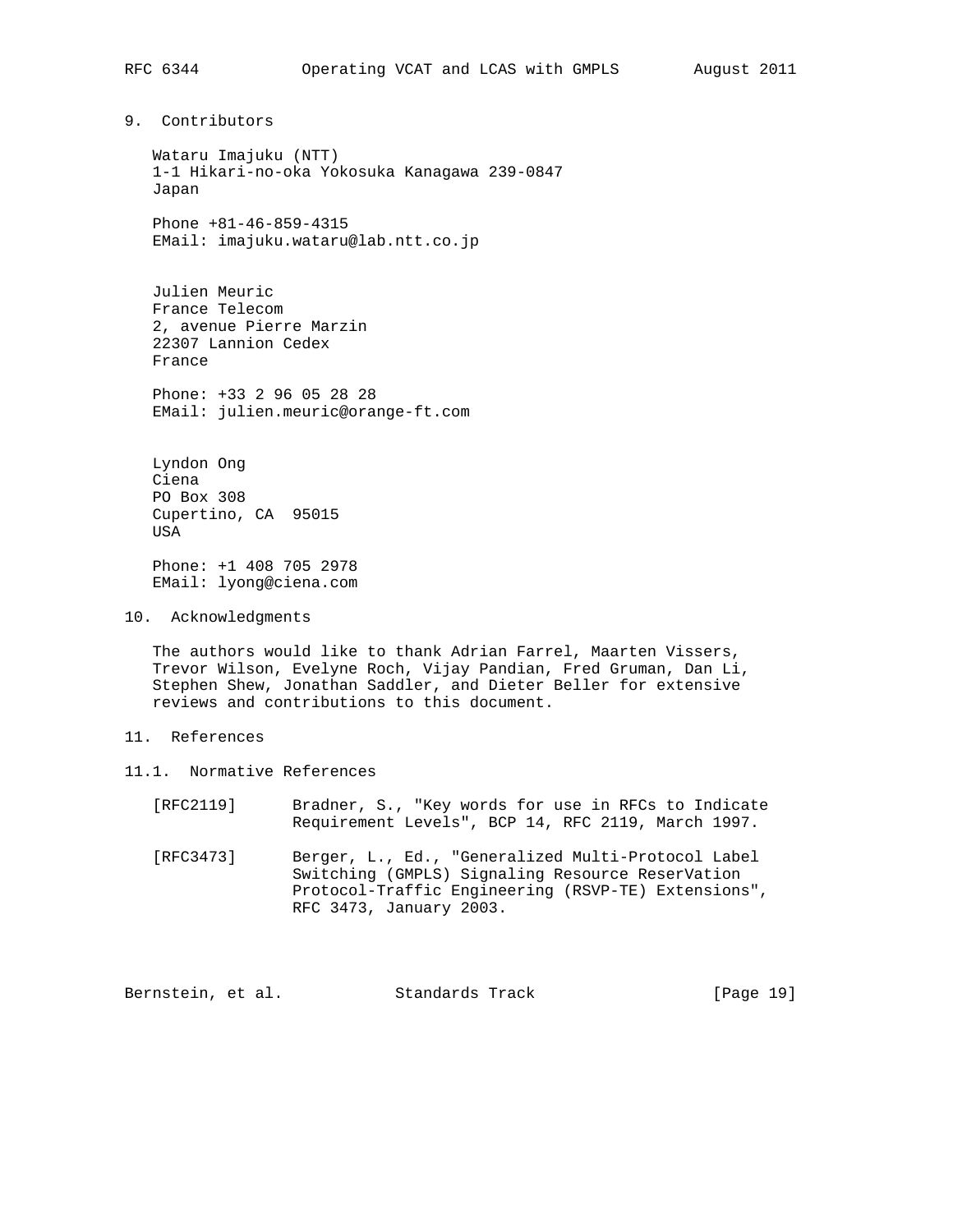RFC 6344 Operating VCAT and LCAS with GMPLS August 2011

- [RFC4606] Mannie, E. and D. Papadimitriou, "Generalized Multi- Protocol Label Switching (GMPLS) Extensions for Synchronous Optical Network (SONET) and Synchronous Digital Hierarchy (SDH) Control", RFC 4606, August 2006.
- [RFC4974] Papadimitriou, D. and A. Farrel, "Generalized MPLS (GMPLS) RSVP-TE Signaling Extensions in Support of Calls", RFC 4974, August 2007.
- [RFC6001] Papadimitriou, D., Vigoureux, M., Shiomoto, K., Brungard, D., and JL. Le Roux, "Generalized MPLS (GMPLS) Protocol Extensions for Multi-Layer and Multi- Region Networks (MLN/MRN)", RFC 6001, October 2010.

## 11.2. Informative References

- [ANSI-T1.105] American National Standards Institute, "Synchronous Optical Network (SONET) - Basic Description including Multiplex Structure, Rates, and Formats", ANSI T1.105-2001, May 2001.
- [ITU-T-G.707] International Telecommunication Union, "Network Node Interface for the Synchronous Digital Hierarchy (SDH)", ITU-T Recommendation G.707, December 2003.
- [ITU-T-G.709] International Telecommunication Union, "Interfaces for the Optical Transport Network (OTN)", ITU-T Recommendation G.709, March 2003.
- [ITU-T-G.7042] International Telecommunication Union, "Link Capacity Adjustment Scheme (LCAS) for Virtual Concatenated Signals", ITU-T Recommendation G.7042, March 2006.
- [ITU-T-G.7043] International Telecommunication Union, "Virtual Concatenation of Plesiochronous Digital Hierarchy (PDH) Signals", ITU-T Recommendation G.7043, July 2004.
- [RFC5226] Narten, T. and H. Alvestrand, "Guidelines for Writing an IANA Considerations Section in RFCs", BCP 26, RFC 5226, May 2008.
- [RFC5920] Fang, L., Ed., "Security Framework for MPLS and GMPLS Networks", RFC 5920, July 2010.

Bernstein, et al. Standards Track [Page 20]